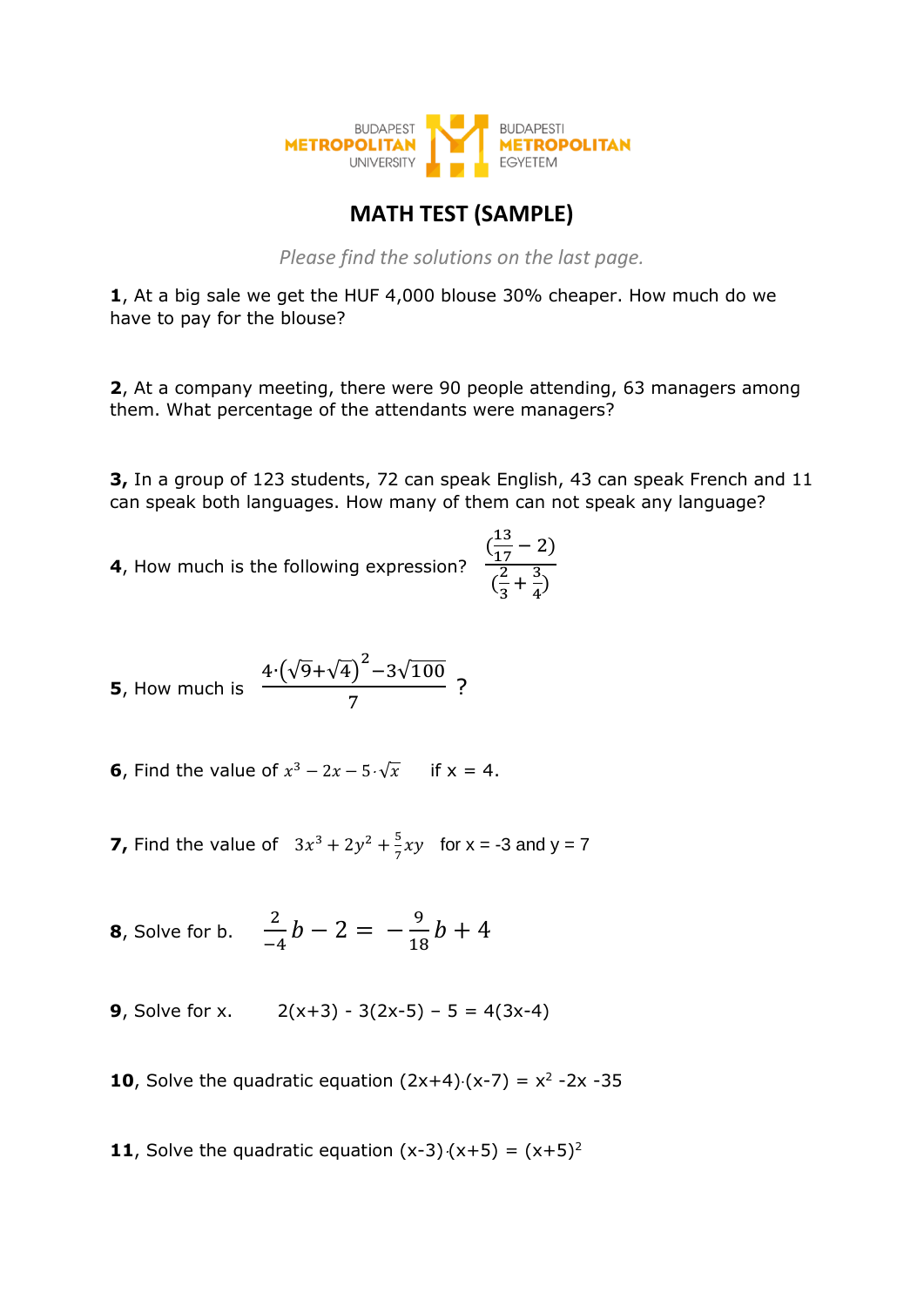12, What are the coordinates of the common point of these two lines?

$$
2x - 3y = -19
$$

$$
-9x - 3y = 3
$$

**13**, Simplify the expression:  $a^{-1}b^3$  $a^{-2} \sqrt[3]{b^6}$ 

**14**, Simplify the expression: 
$$
\frac{x^{\frac{1}{3}}(y^{-2}+1)}{\sqrt[3]{x}(1+\frac{1}{y^2})}
$$

**15**, What graph belongs to the following function:  $f(x) = 0.5x^2 + 2$ 

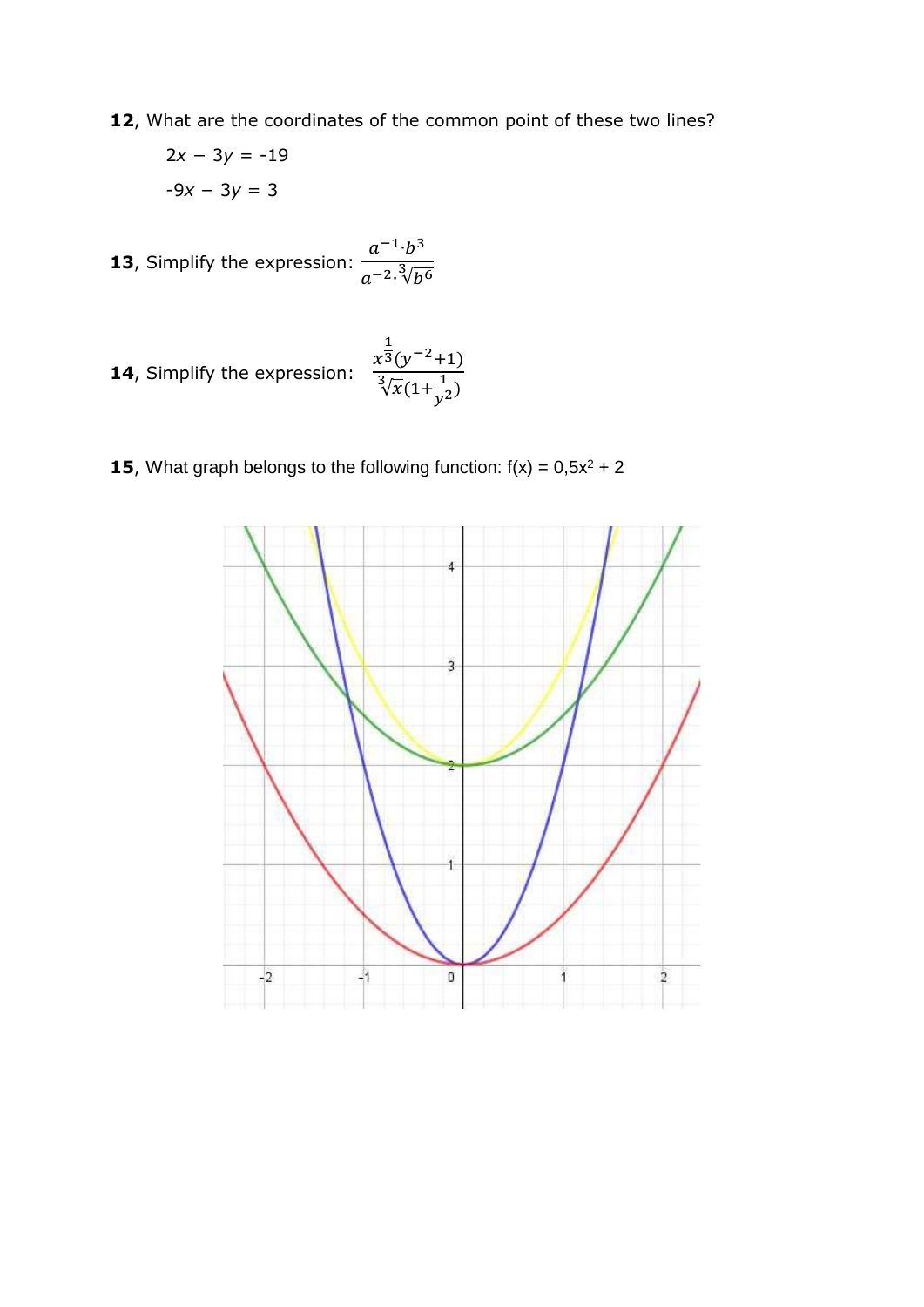## **16**, Which function belongs to the following graph?



A,  $f(x) = -2x + 5$ B,  $f(x) = 2x + 5$ C,  $f(x) = -5x + 2,5$ D,  $f(x) = -x + 5$ 

**17**, Give the range set of the following function:  $f(x) = -|x+1|+2$ 

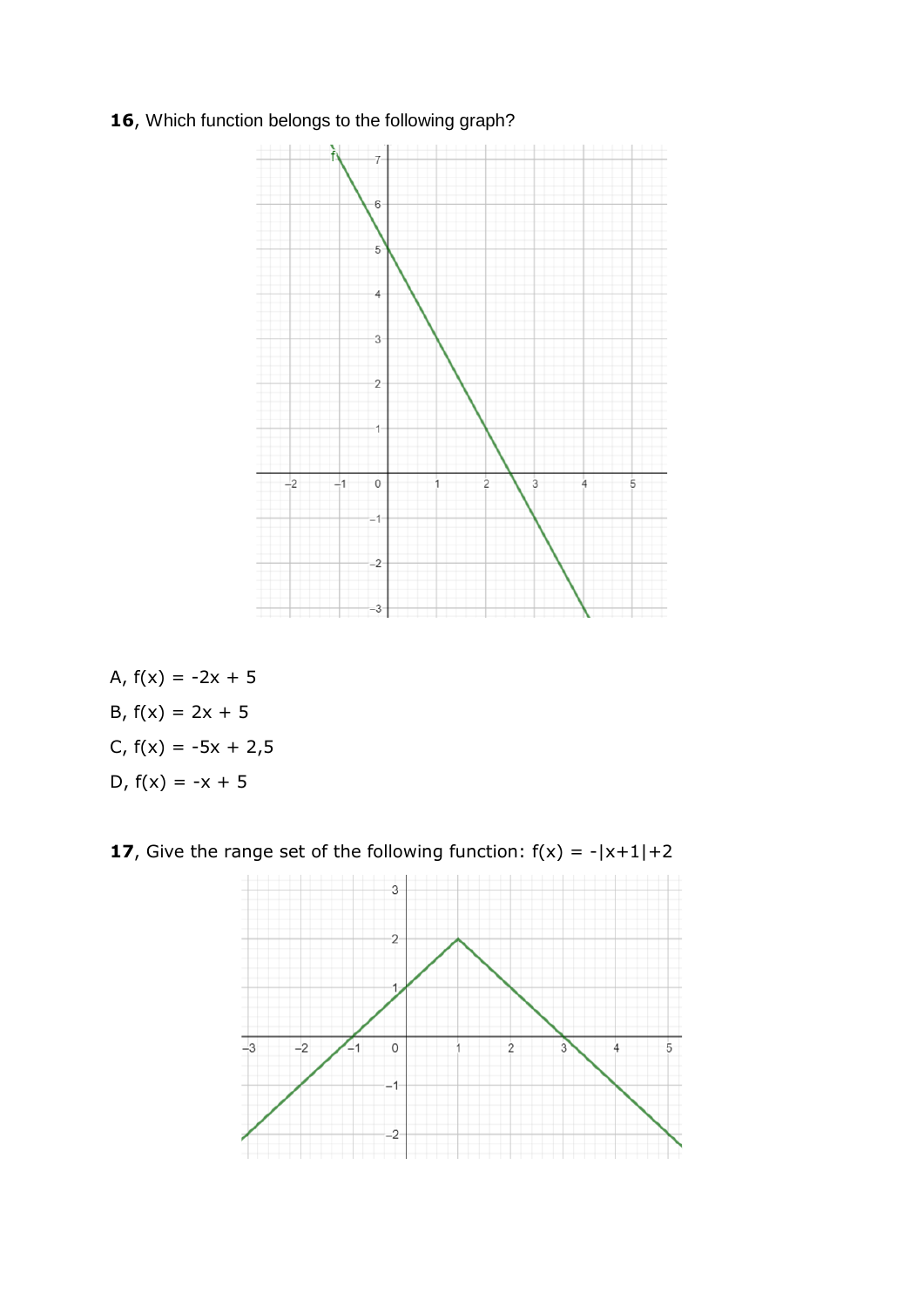



How many people (men and women) took his class in 2003?

**19**, A real estate agent tracked the number of homes recently sold in each of the nearby cities she served.



In which city were most houses sold in 2007?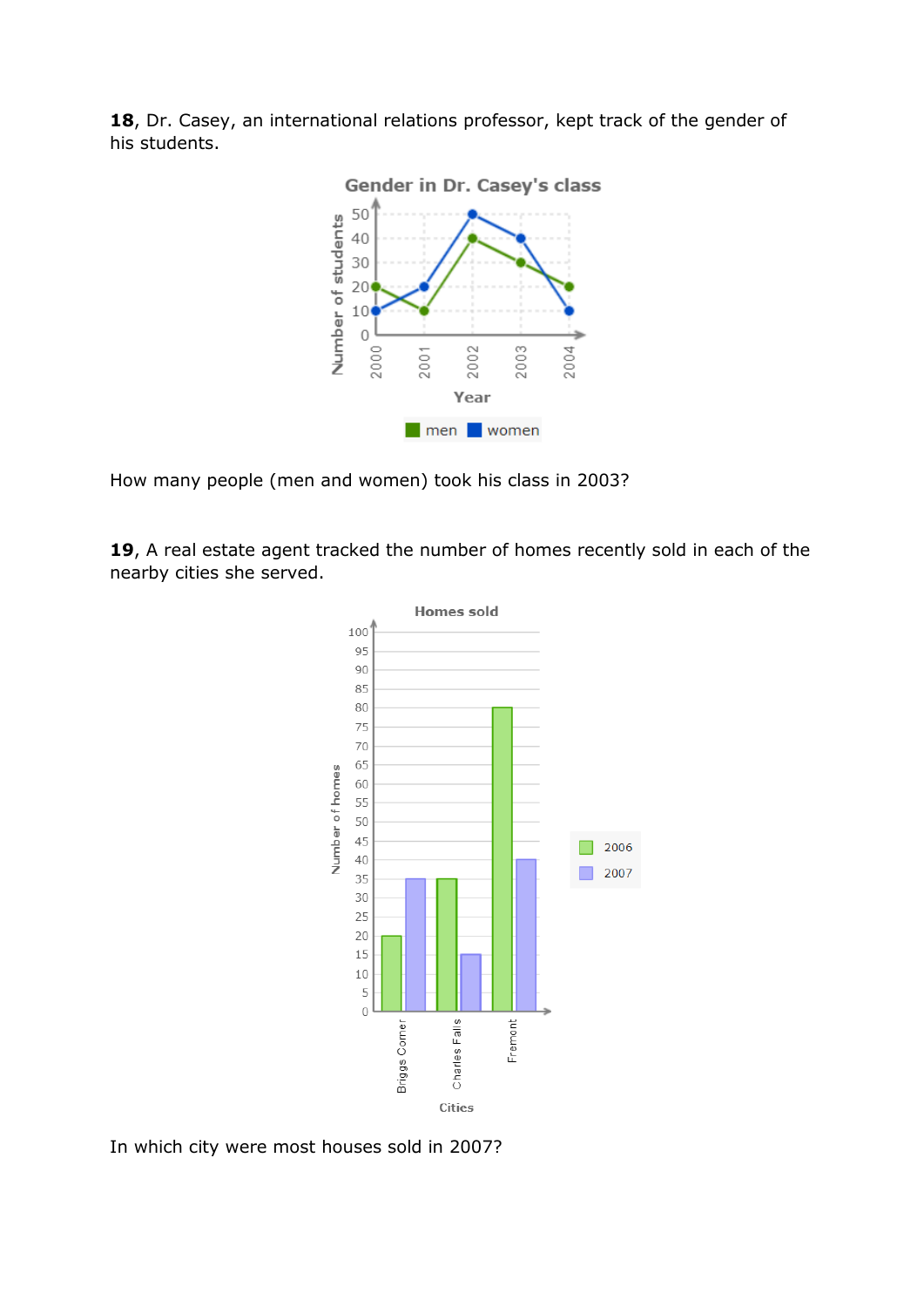**20**, At the end of each month, Sidney received a statement showing the balance of her savings account.



How much is the average amount of Sidney's savings in this period (from January to August)?

**21**, We have 4 numbers: 2, 4, 7, 8.

How many 4-digit numbers can we make from them, which are less than 4000? (Repetition is not allowed.)

**22,** We toss a coin two times. What is the probability that both are heads?

**23**, There are 5622 students in a university. Among them 933 students are from abroad, the others are Hungarian. We want to choose one student. What is the probability that we choose a Hungarian student?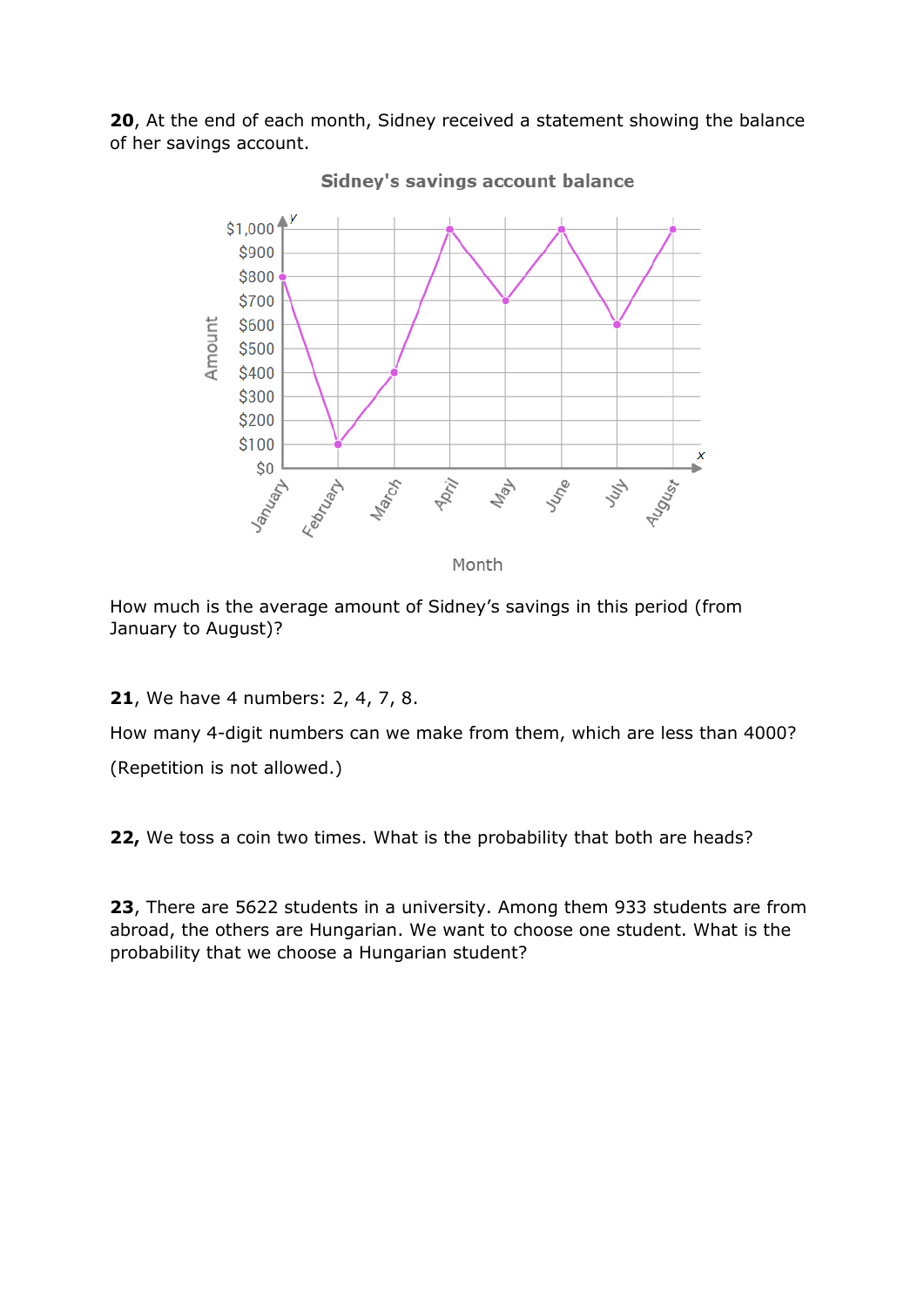**24**, In a little town there are 173 families. We know the number of children of all families. See the following table.

| Number of children |    |    |    |  | more |
|--------------------|----|----|----|--|------|
| Number of families | 38 | 45 | -- |  |      |

What can we say about this city generally? How many children do most families have?

**25**, We know that in 2020 there were 2287 pharmacies and 6218 pharmacists in Hungary. How many pharmacists worked in one pharmacy generally?

(Give the solution rounded to the nearest whole number.)